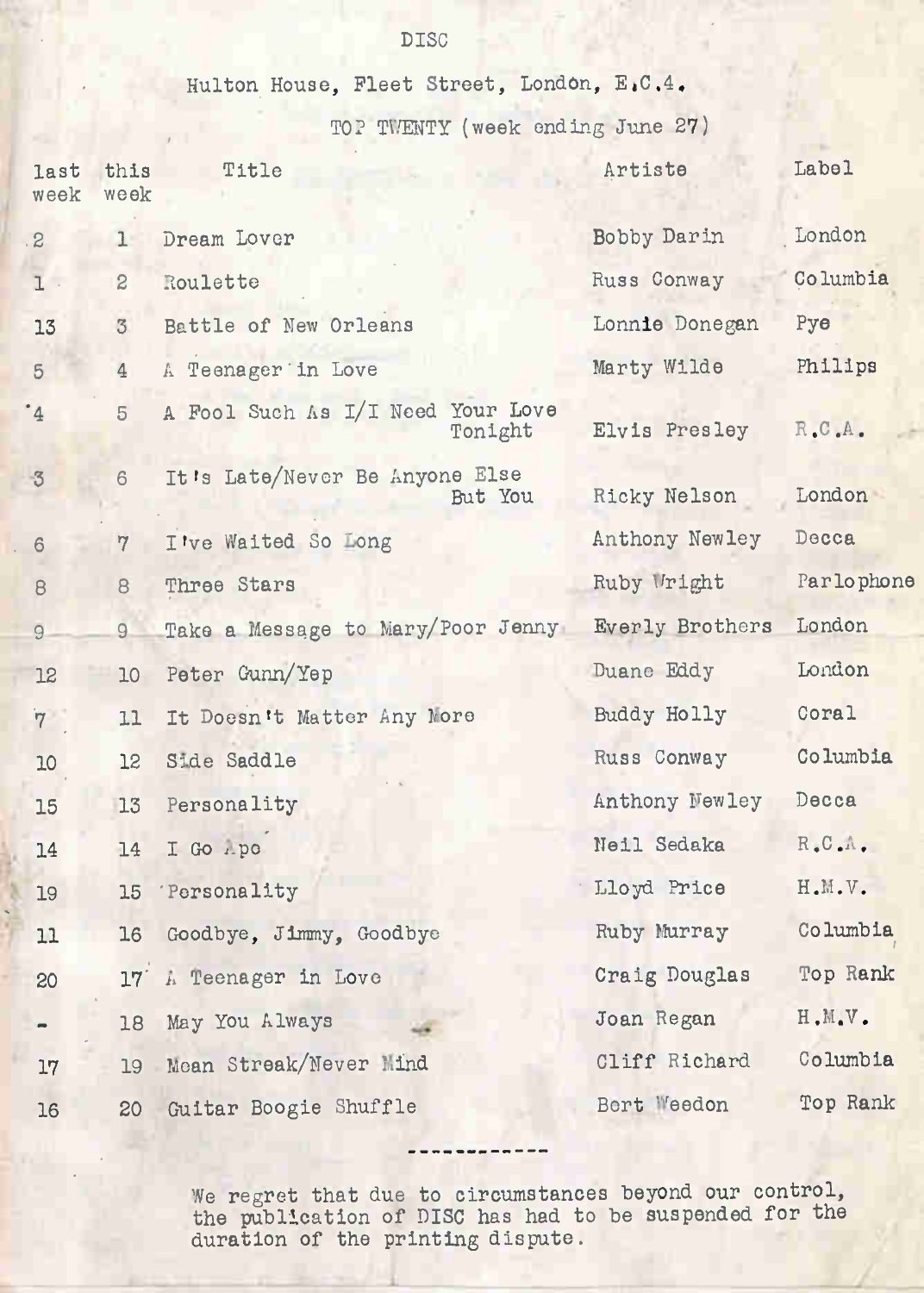## DISC Hulton House, Fleet Street, E.C.4.

## TOP TWENTY (week ending July 4).

|                              | Last This<br><b>Week Week</b> | Title                                        | Artist<br>Lemitem.               | Label        |
|------------------------------|-------------------------------|----------------------------------------------|----------------------------------|--------------|
| ı                            | ı                             | Dream Lover                                  | F391.<br>Bobby Darin             | London       |
| $\overline{5}$               | $\overline{c}$                | Battle of New Orleans                        | Failipe<br>Lonnie Donegan        | Pye          |
| 5                            | $\overline{3}$                | A Fool Such as I/I Need Your<br>Love Tonight | Colombia<br><b>Elvis Presley</b> | R.C.A.       |
| $\overline{2}$               | 4                             | Roulette                                     | Londrin<br>Russ Conway           | Columbia     |
| 9                            | 5                             | Take a Message to Mary/Poor Jenny            | Degga<br><b>Everly Brothers</b>  | London       |
| 4                            | 6                             | A Teenager in Love                           | Culumbi<br>Marty Wilde           | Philips      |
| 8                            | $\overline{7}$                | Three Stars                                  | London<br>Ruby Wright            | Parlophone   |
| 10                           | 8                             | Peter Gunn/Yep                               | De cos.<br>Duane Eddy            | London       |
| 6                            | 9                             | It's Late/Never be Anyone<br>Else but You    | Parlop<br>Ricky Nelson           | London       |
| $\overline{7}$               | 10                            | I've Waited so Long                          | Hy Grace<br>Anthony Newley       | <b>Decca</b> |
| 15                           | 11                            | Personality                                  | Columb<br>Lloyd Price            | H.M.V.       |
| 13                           | $12 \overline{ }$             | Personality                                  | <b>HARANT</b><br>Anthony Newley  | Deca         |
| 17                           | 13                            | A Teenager in Love                           | Craig Douglas                    | Top Rank     |
| 16                           | 14                            | Goodbye, Jimmy, Goodbye                      | Ruby Murray                      | Columbia     |
| $\qquad \qquad \blacksquare$ | 15                            | <b>Idpatick on Your Collar</b>               | Connie Francis<br><b>Rep B</b>   | M.G.M.       |
| 11                           | 16                            | It Doesn't Matter Any More                   | Buddy Holly                      | Coral        |
| 18                           | 17                            | May You Always                               | Joan Regan<br>H.C.A.             | H.M.V.       |
| 12                           | 18                            | Side Saddle                                  | Russ Conway<br>2. M.A            | Columbia     |
| $\qquad \qquad \blacksquare$ | 19                            | Livin' Doll                                  | Cliff Richard<br><b>HANY</b>     | Columbia     |
| 14                           | 20                            | I Go Ape                                     | Neil Sedaka                      | R.C.A.       |

------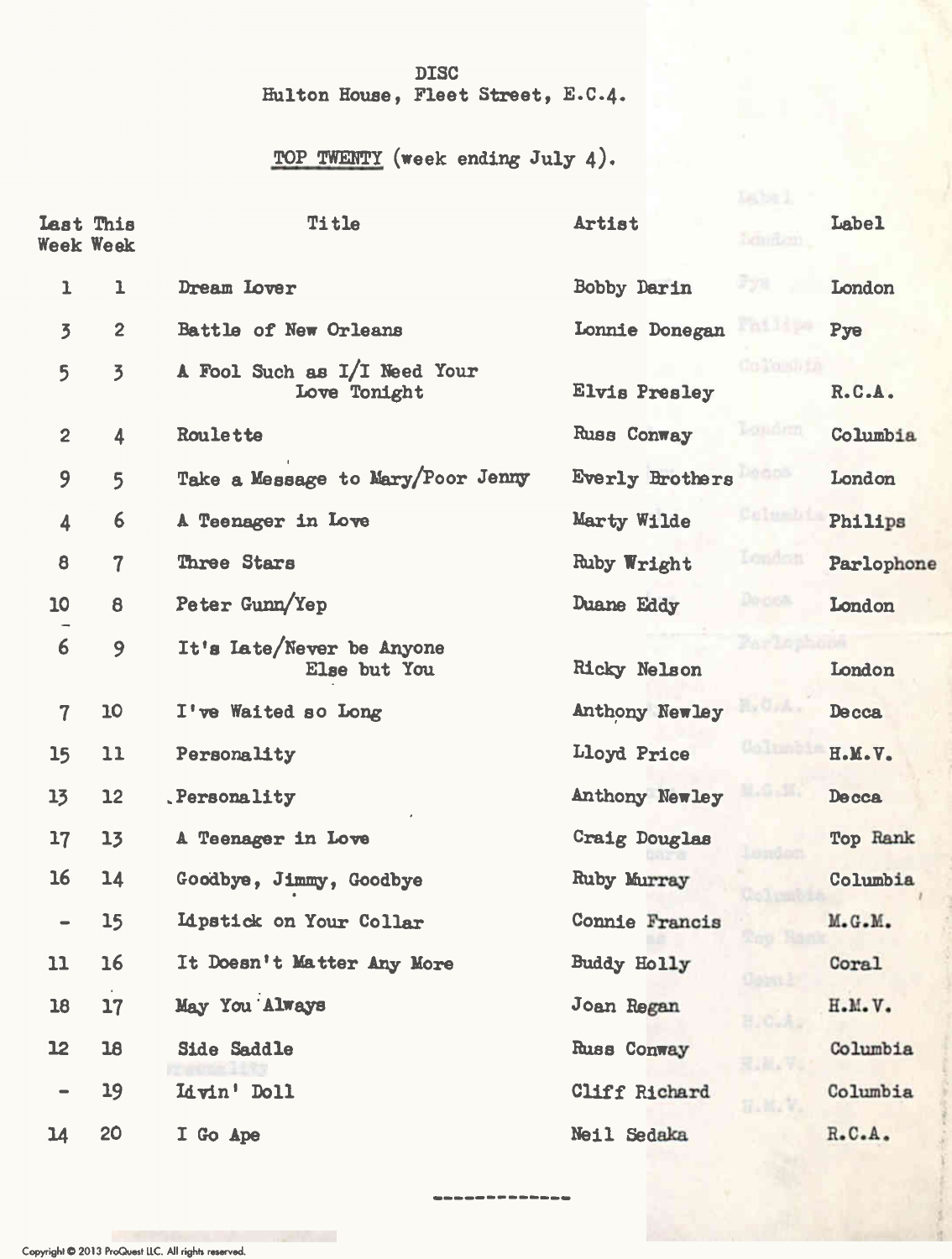## DISC

HUlton House, Fleet Street, London, E-C.4.

TOP TWENTY (week ending July 11)

| Last<br>Week    | This<br>Week    | Title                                        | Artist          | Labe <sub>1</sub> |
|-----------------|-----------------|----------------------------------------------|-----------------|-------------------|
| ı               | ı               | Dream Lover                                  | Bobby Darin     | London            |
| $\overline{2}$  | $\overline{c}$  | Battle of New Orleans                        | Lonnie Donegan  | Pye               |
| $6\overline{6}$ | $\overline{3}$  | A Teenager in Love                           | Marty Wilde     | Philips           |
| $\Lambda$       | 4               | Roulette                                     | Russ Conway     | Columbia          |
| 9               | 5               | It's Late/Never Be Anyone<br>Else But You    | Ricky Nelson    | London            |
| 10              | 6               | I've Waited So Long                          | Anthony Newley  | Decca             |
| 19              | $\overline{7}$  | Living Doll                                  | Cliff Richard   | Columbia          |
| 8               | 8               | Peter Gunn/Yep                               | Duane Eddy      | London            |
| 12              | 9               | Personality                                  | Anthony Newley  | Decca             |
| $7-$            | 10              | Three Stars                                  | Ruby Wright     | Parlophone        |
| $\overline{4}$  | 11              | A Fool Such As I/I Need Your<br>Love Tonight | Elvis Presley   | R.C.A.            |
| 14              | 12              | Goodbye, Jimmy, Goodbye                      | Ruby Murray     | Columbia          |
| 15              | 13              | Lipstick on Your Collar                      | Connie Francis  | M.G.M.            |
| 5               | 14              | Take a Message to Mary/Poor<br>Jenny         | Everly Brothers | London            |
| 18              | 15              | Side Saddle                                  | Russ Conway     | Columbia          |
| 13              | 16              | A Teenager in Love                           | Craig Douglas   | Top Rank          |
| 16              | $17\,$          | It Doesn't Matter Any More                   | Buddy Holly     | Coral             |
| 20              | 18              | I Go Ape                                     | Neil Sedaka     | R.C.A.            |
| 11              | 19 <sup>°</sup> | Personality                                  | Lloyd Price     | H.M.V.            |
|                 | 20              | Please Don't Touch                           | Johnny Kidd     | H.M.V.            |
|                 |                 | ONE TO WATCH                                 |                 |                   |

I Know Perry Como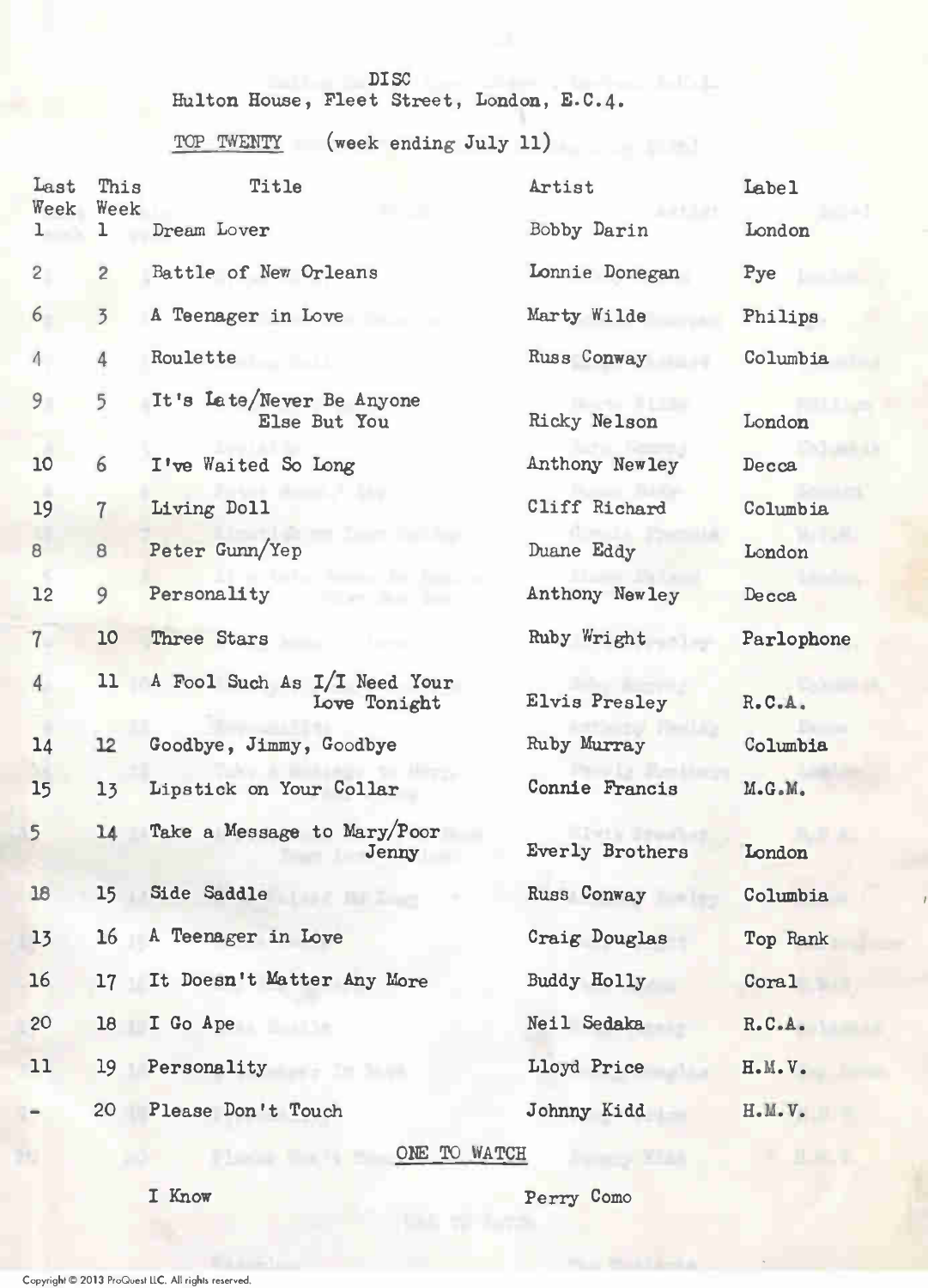Hulton House, Fleet Street, London, E.C.4.

TOP TWENTY (week ending July 18th)

| Last<br>week   | This<br>week   | Title                                          | Artist          | Label        |
|----------------|----------------|------------------------------------------------|-----------------|--------------|
| 1              | ı              | Dream Lover                                    | Bobby Darin     | London       |
| $\overline{c}$ | $\overline{2}$ | Battle of New Orleans                          | Lonnie Donegan  | Pye          |
| $\overline{7}$ | $\overline{3}$ | Living Doll                                    | Cliff Richard   | Columbia     |
| $\overline{3}$ | 4              | A Teenager in Love                             | Marty Wilde     | Philips      |
| $\overline{4}$ | 5              | Roulette                                       | Russ Conway     | Columbia     |
| 8              | 6              | Peter Gunn / Yep                               | Duane Eddy      | London       |
| 13             | $\overline{7}$ | Lipstick on Your Collar                        | Connie Francis  | M.G.M.       |
| 5              | 8              | It's Late/Never Be Anyone<br>Else But You      | Ricky Nelson    | London       |
|                | 9              | A Big Hunk o' Love                             | Elvis Presley   | R.C.A.       |
| 12             | 10             | Goodbye, Jimmy, Goodbye                        | Ruby Murray     | Columbia     |
| 9              | 11             | Personality                                    | Anthony Newley  | Decca        |
| 14             | 12             | Take a Message to Mary/<br>Poor Jenny          | Everly Brothers | London       |
| 11             | 13             | A Fool Such As I / I Need<br>Your Love Tonight | Elvis Presley   | R.C.A.       |
| 6              | 14             | I've Waited So Long                            | Anthony Newley  | <b>Decca</b> |
| 10             | 15             | Three Stars                                    | Ruby Wright     | Parlophone   |
|                | 16             | May You Always                                 | Joan Regan      | H.M.V.       |
| 15             | 17             | Side Saddle                                    | Russ Conway     | Columbia     |
| 16             | 18             | A Teenager In Love                             | Craig Douglas   | Top Rank     |
| 19             | 19             | Personality                                    | Lloyd Price     | H.M.V.       |
| 20             | 20             | Please Don't Touch                             | Johnny Kidd     | H.M.V.       |

ONE TO WATCH